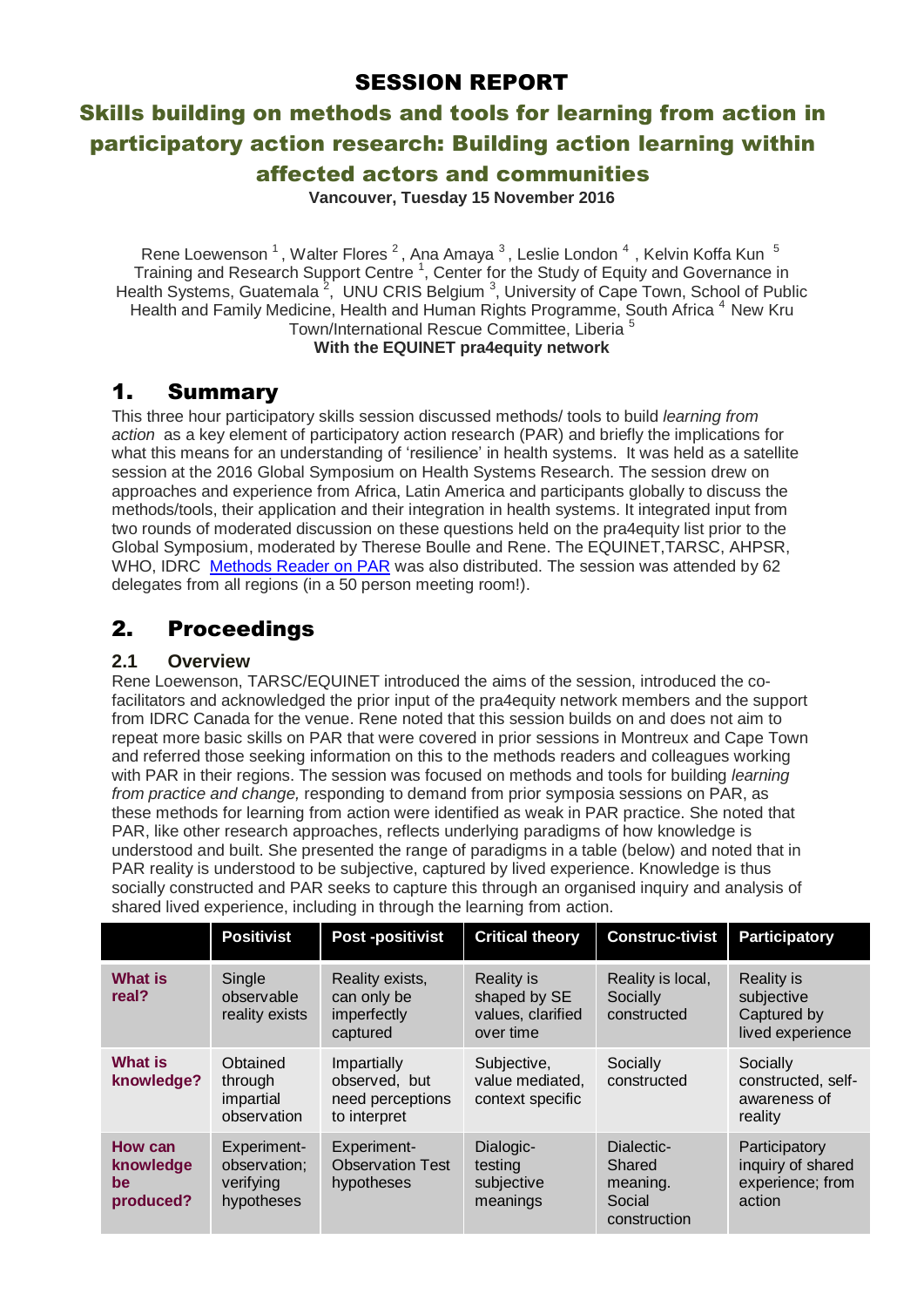She noted the broad steps in PAR shown in the adjacent figure (taken from the PAR reader) and that PAR

- Transforms those participating from research object to active researchers and agents of change- 'no delegation'
- Organises local experience, reflection, collective validation and analysis on relationships between problems and their causes to generate knowledge
- Develops, implements and reflects on action to produce change and generate knowledge
- Is emancipatory- aiming to shift power as control of the creation of knowledge shifts towards those directly affected, and
- Generates counter-narratives to dominant characterisations that hide realities.



In PAR, research seeks to understand and transform reality, reflecting the values and contexts of those generating it. Research and the knowledge generated is understood to be a source of power, building a consciousness that reality can be changed.

She outlined examples of methods used at different stages of the PAR process (covered in more detail in other sources):

- Methods for drawing out, accumulating and collective review of individual observations – eg picture codes, social mapping, collective questionnaires, seasonal calendars, narratives
- Methods for collective validation eg ranking and scoring, pairwise ranking, transect walks/observational surveys (to validate social maps), human sculpture
- Methods for analysing cause and relationships eg problem trees (cause), pocket charts (distribution), venn and spider diagrams (relationships)

In relation to methods for building knowledge from action she noted that the methods involve those directly affected by a situation collectively identifying priorities and strategies for change together with methods for reviewing the strategies used and change achieved. These methods seek to build strategic understanding of change, and the power, processes and institutions that affect it. Hence while it may involve revisiting the same maps and other tools used in earlier steps for concrete changes in conditions and relationships, it also involves processes and methods to review analysis of causes and relationships and assumptions about power, including the change in social power within the group involved. She noted that with such reflections often being built over many cycles of PAR and over time, in many cases the continuity is built by PAr being embedded within wider social processes, such as trade union, social movement, civil society and local state processes.

## **2.2 Initial reflections on methods for learning from action**

Rene briefed on the prior moderated discussions held on the pra4equity list, and noted that the issues raised in those discussions by many people who could not come to Vancouver would be included in the session. They were captured on the two flip charts that were provided for delegates to add their own views, experience and inputs in a 'market place' session on:

- CHART 1: What PAR methods / tools have successfully supported collective learning from action and change in health systems ?
- CHART 2: What factors have enabled or disabled their effective use?

The information on the charts is shown below, with the information in blue the points raised in the pre4equity list discussion and the inputs in black font those raised in the skills session. (More information on any of the methods flagged can be found in the Reader and other sources).

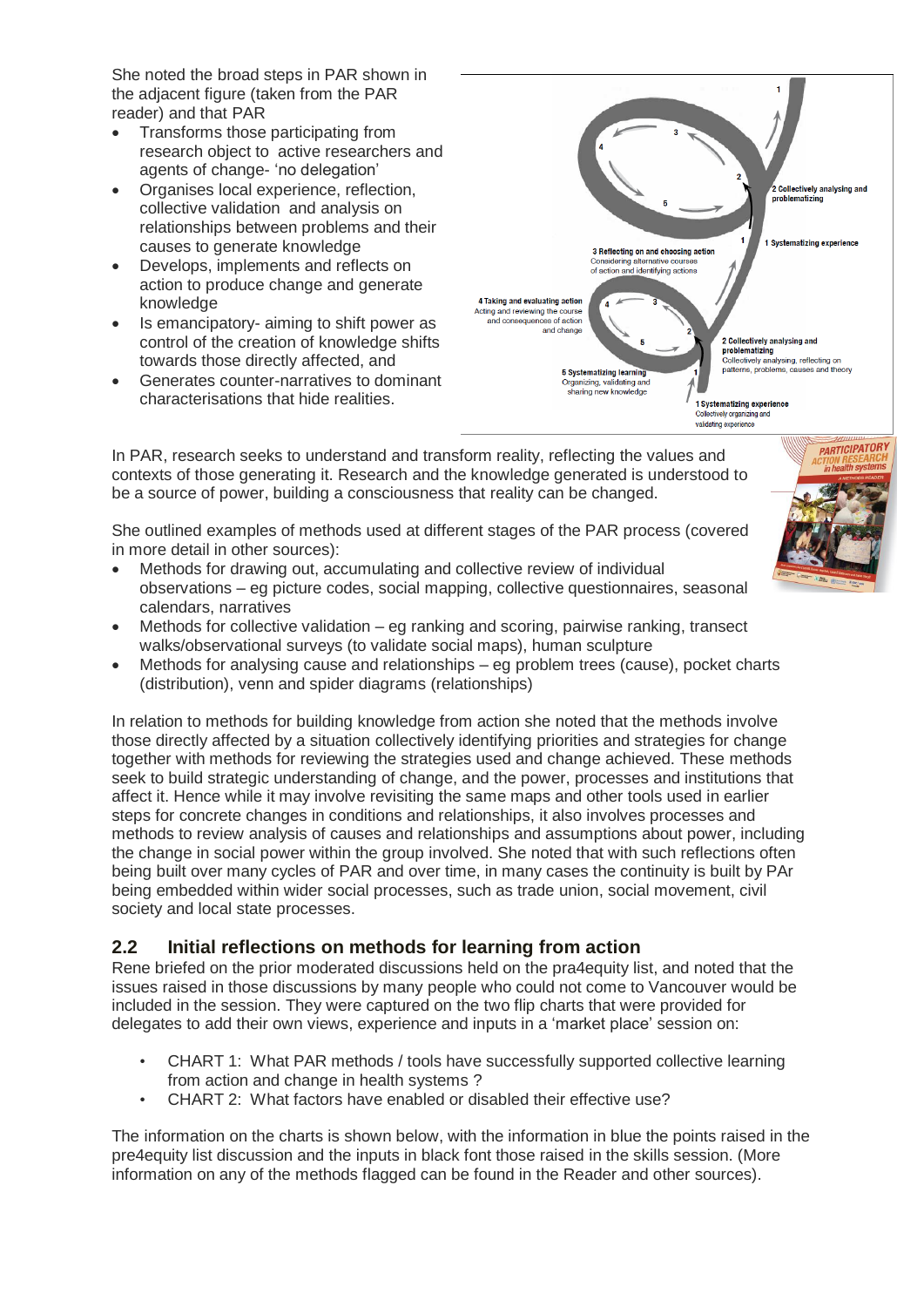### **CHART 1: What PAR methods / tools have successfully supported collective learning from action and change in health systems ?**

- There are a range of methods for this: the 'but why' method allows for understanding of what caused changes, while the 'wheel chart' and 'progress markers' are methods that enable mapping of how far things have changed against the expected or planned changes
- Further methods that can be used to present evidence for discussion of whether conditions have changed as planned include the 'community scorecard', collective maps, stories, and ranking and scoring changes
- We can use PAR forecasts to assess the conditions for and possibilities of change
- Appreciative inquiry as a method seeks to engage stakeholders in self-determined change, by asking questions that explore the vision or potential direction of change or future and then exploring how to get there.
- Quadrant feasibility and priority setting and explicit modelling are methods to test change theories and options and their feasibility
- Photo journalism; mapping can be used to share and more widely discuss and review changes
- Theatre for development, stop theater and theatre of the oppressed also engage on visions of change and how to get there, and on what could be done differently
- Public hearings facilitate wider discussion on and review of actions, particularly when smaller subgroup processes are included to discuss issues more deeply within homogenous or mixed groups

Across all these methods it was noted that

- The methods should facilitate discussion and collective validation of the strategic possibilities, contexts, social actors to assess the best approach for actions
- The methods should always seek to be based on the experience of those directly involved in the conditions and actions
- The processes may yield emotions and there need to be prior provisions for support for such consequences
- The methods need to be aimed at building not simply a measurement of change but to facilitate discussion, and collective understanding and validation of our hypotheses or theories of change
- Systematic documentation is important to capture the evidence
- Meta-analysis across sites, such as in network dialogue, facilitates the wider sharing of such insights from learning from change

The factors that enable or disable the application of these methods were discussed and recorded on the charts, shown below, with the information from discussions in prior PAR work shown on the slide. The points raised in the pre4equity list moderated discussion held prior to the symposium are shown in blue overleaf, and the inputs in black font are those raised in the skills session.

## **Enablers and barriers to learning from action**

| Enablers                                                                                                                 |
|--------------------------------------------------------------------------------------------------------------------------|
| Organised communities able to use or<br>extend political / institutional space to<br>influence policy and practice       |
| Effective and sustained partnerships<br>between communities, local<br>professionals and academics                        |
| Catalysts with understanding of PAR<br>methods                                                                           |
| Policy and planning processes that<br>use multiple forms and sources of<br>evidence; social change seen as an<br>outcome |
| Time for PAR: embedding PAR in<br>institutional work                                                                     |
| Resources for PAR: embedded within<br>svstem budgets                                                                     |



**PAR FORECAST** 

Individualised actors, poor social cohesion and/or closing of political and institutional space

**Barriers** 

Technical/policy actor resistance to social power, different forms of knowledge, and sustained process.

Poor understanding or communication of PAR methods

Centralised planning social outcomes not rewarded; PAR knowledge seen as locally specific

Unpredictable time frames, tracking stopping too early given demand for several cycles over time

Limited, project defined resources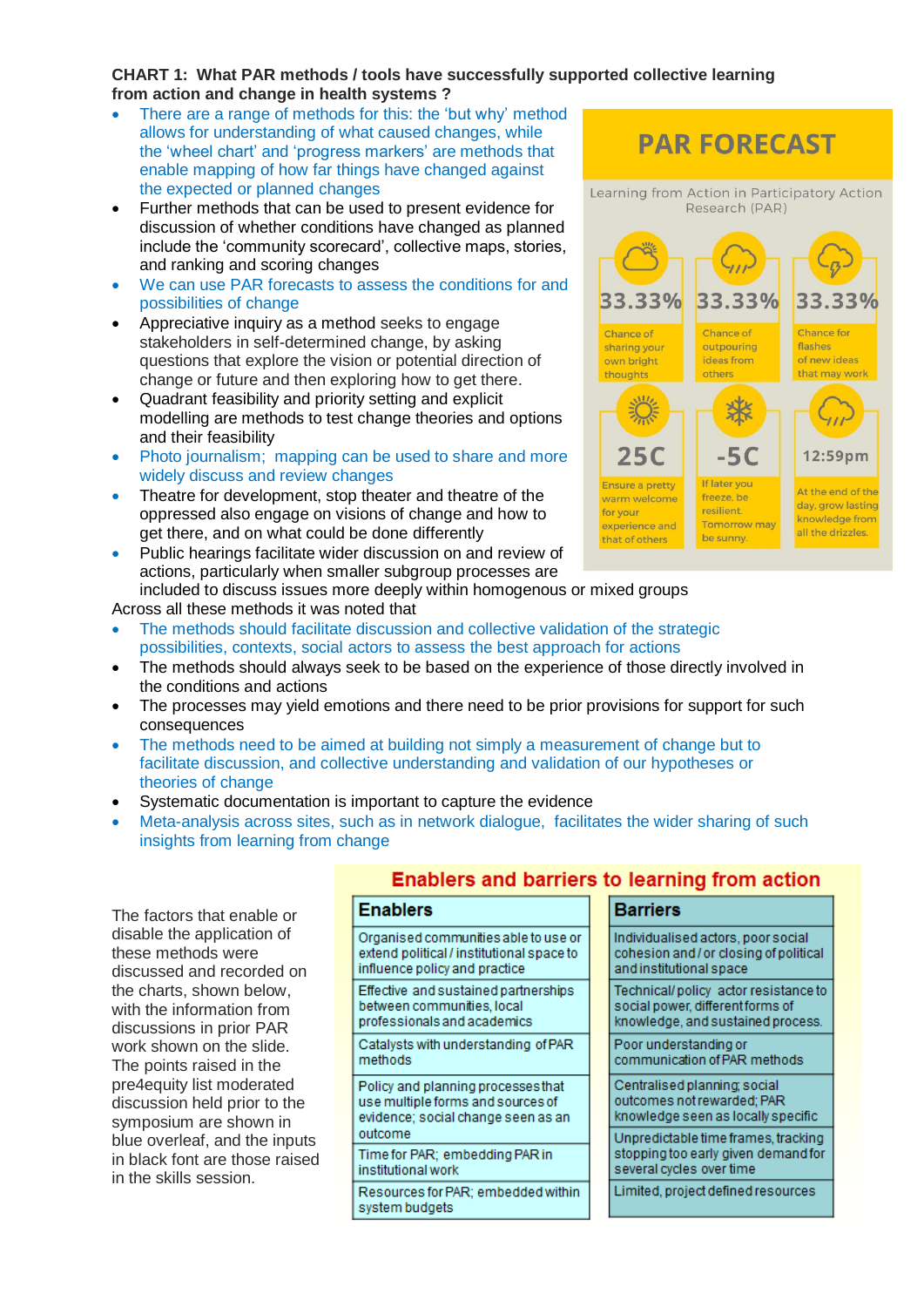#### **CHART 2: What factors have enabled or disabled their effective use?** As enablers:

- Time and a sustained process is needed as it can take several PAR cycles for meaningful change to be implemented. The length of engagement is important for learning from action, as are the existence or creation of spaces for participation.
- The methods used should be accessible and understandeable to the community involved. PAR as process takes into account power imbalances/inequalities within those involved and its methods provides a means to address inequality.
- The confidence, self-efficacy in those involved and in the facilitators, the knowledge of the diversity of methods and the presence of health champions encourages (and should be embedded) in the application of PAR.
- Good channels for communication between communities and health workers, authorities and others supports the application.
- There is growing recognition of different types of knowledge, of PAR as an effective method for building knowledge and understanding complexity and of why and how change takes place.

As barriers:

- Prior 'phantsi' or data raids by researchers in communities may create distrust around any research, and PAR should derive from communities holding researchers accountable and retaining control of the process throughout
- The resources and process may stop too early for the tracking of effective change
- Lead organisations may lose attention and researchers may not be able to sustain their own involvement
- The organisational culture and processes of many institutions is different culture to that of PAR and its cycles and bureaucratic systems and a struggle for legitimacy (such as in universities) can undermine application of the methods.
- Health workers are often reluctant to give power to communities and have weak understanding of PAR.
- The methods for recognising and assessing change in confidence, consciousness in those involved are less well developed and used than those for assessing change in concrete conditions

There was some discussion of whether social media facilitates PAR- it was noted that digital access has been a vehicle for combatting inequality, but it depends on access and how it is used. In general it was noted that there are a range of potential methods for learning from action. *It was suggested that it would be useful to compile information on these methods and their use, including links to existing good outlines, to share these more widely.* However the contexts, spaces, processes, capabilities, political, organisational culture and strategic issues raised are as important for the learning from action in PAR as the specific methods.

## **2.3 Case study discussions**

The delegates divided into four groups to explore these issues more deeply through the lens of specific and diverse PAR case studies. The four case studies were

- i. GROUP 1: Facilitated by Walter Flores, Center for the Study of Equity and Governance in Health Systems, Guatemala, discussed their work within indigenous communities in Guatemala, documenting and engaging on rural health service deficits, including with national authorities and parliaments, and how the evidence and process affected power relations and responsiveness to community demands.
- ii. GROUP 2: Kelvin Koffa Kun New Kru Town/International Rescue Committee, Liberia with Lara Ho, International Rescue Committee discussed their work in New Kru Town engaging pregnant women, community midwives and birth attendants , local leadership and health workers on learning from improving the maternal health system post Ebola in Monrovia, to review experience, build communication between the stakeholder groups identify impacts of the Ebola epidemic and identify and take actions to improve the system.
- iii. GROUP 3: Leslie London University of Cape Town, School of Public Health and Family Medicine, Health and Human Rights Programme, South Africa discussed their work in developing evidence for and engaging in provincial policy review of health centre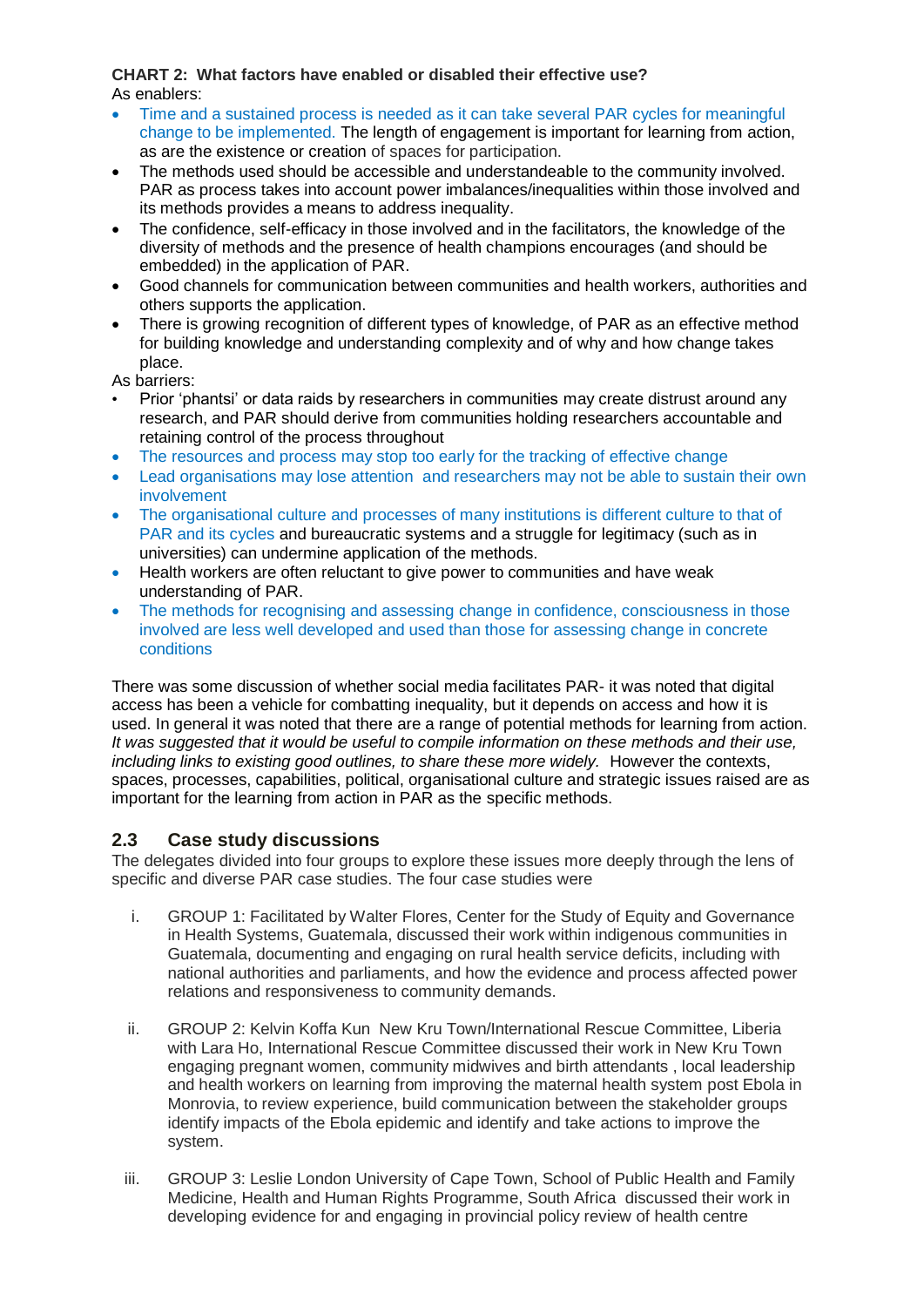committees, showing how the methods addressed differences in perceptions and relations between health workers and communities in policy engagement.

iv. GROUP 4: Ana Amaya UNU CRIS Belgium discussed work in Southern Africa and Latin America monitoring implementation of prioritised areas of regional health policy and agreements, showing how the methods strengthen problem solving and accountability across stakeholders and countries by involving regional, state and non-state actors from the Southern African Development Community and the Union of South American States.

The case study facilitators presented their work, the key features, the purpose, what was done and changed, what learning and insights were derived from the process and actions. Case study leads facilitated participant discussion on the process and methods and on issues from participant own experience on applying PAR and the learning from action. Each group recorded points from the discussion on the process/methods for building learning from action and on issues to take into account in applying the methods.

#### **2.4 Learning from the case studies**

The rapporteurs put their charts for all groups on the wall and we had a 'walk through' discussion of the findings from the case study groups on the methods used for participatory learning from action, and the issues in applying the methods. We explored also what this means for PAR practice; and for institutionalising these approaches in health systems at local/national/regional level.

#### **Points raised on the process/methods for building learning from action**

The work in GUATEMALA raised the methods and processes used by an indigenous community in its engagement with authorities. The methods used were highly visual to communicate evidence, take and review actions on the health services: photography and media evidence, narratives, radio broadcasting, videos, infographics and community bulletins. The methods supported dialogue and the building of collective voice and action within the community. They also provided a means to engage with authorities, such as using smartphones to gather evidence for complaints on service deficits and holding monthly meetings with authorities.

In LIBERIA, the power imbalances between pregnant women, health workers, community leaders, community and traditional midwives meant that some processes divided the different groups involved in making their diagnoses of the problems and their causes and proposing actions, but that identifying strategies for change brought these diverse perceptions together in a way that managed the imbalances and integrated the different views, to identify shared priorities, strategies and joint actions. In this they noted that the facilitator plays a key role in managing disagreements and diverse views, and that the methods need to enable this. They organised a collective mechanisms and responsibility across all the groups for the actions and reviewed them collectively. Bringing these different social experiences in the same situation meant that the change process needs to be sustained, to allow for different voices in the shared meetings, and to use different techniques and take time to build the trust and local connections needed for change.

In SOUTH AFRICA the health clinic committees [HCC] provided a space the work, given their formal role in increasing community participation, and the learning was built on influencing policy change on their functioning. The change process was built around claiming and using this space and there was some discussion on the relative merit of using a claimed space versus an invited space in changes over time and of the HCC as a dynamic space that can be used in this way. Structured approaches (score cards, mapping) and a rights focus were used to collectively organise and analyse evidence, supported by mentorship and skills building. However, as important were there the measures needed to sustain and shift power within the space to give enough time to build the change and the learning on the work. This included, for example ensuring representation by democratic election. The group saw further that such processes need to plan for sustainability from outset.

For the work in UNASUR and SADC, demystifying concepts, and using simple language was important for power equalisation, being explicit issues such as gender. As in other case studies, the methods for trust building were key for building learning across diverse groups, as were approaches to avoid dominance of particular influence, such as by shifting places for meetings.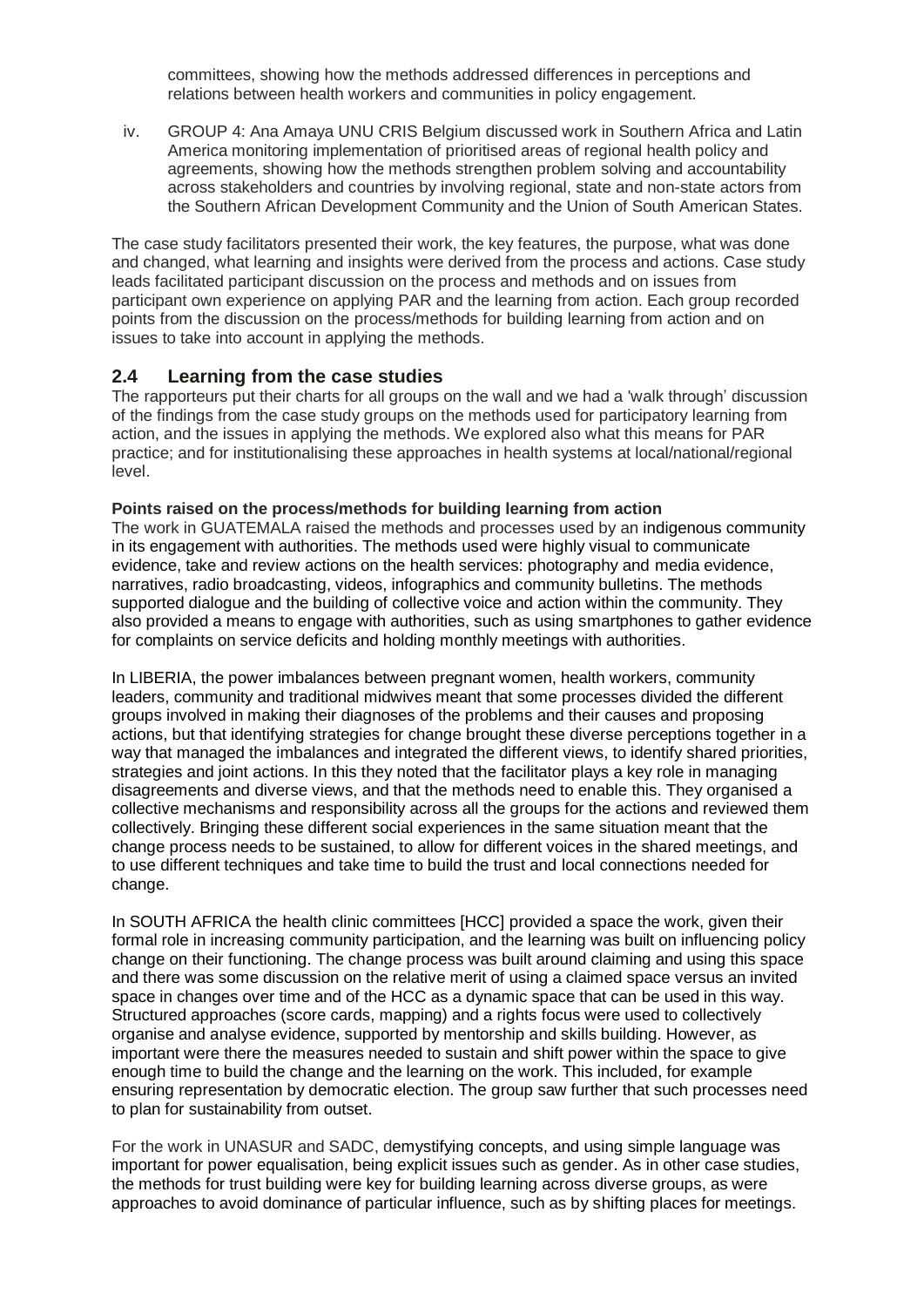### **Points raised on factors/ issues in applying the methods, and institutionalising them in health systems.**

Many of the same issues raised in the earlier discussion on enablers and barriers were raised in the case studies, including enablers such as:

- Time and resources for the processes to sustaining the PAR process to be able to take advantage of windows of opportunity for change.
- Communication channels, public interests and support,
- The capacities and confidence of the facilitators and of those involved, and the skills,
- information, training and other inputs needed to support this, and

#### Barriers such as:

- Undemocratic culture, weak institutional support.
- Time and the intensive demands of the process:

The deeper discussions in the case studies however raised that learning from action in PAR is not only dependent on the creative tools, methods, competencies and time. It was noted to demand virtuous and continuous cycles, that create support and progressively strengthen voice and power, feed into processes of resource provision. It is inherently a strategic process – and not a project - that integrates other inputs:

- Careful mapping and identification of the participants, what may sustain or impede involvement over time and what may affect their ability to act on their evidence;
- Identifying the power relations and bottlenecks within the group and in their interaction with the wider context.
- Understanding of contexts that may affect the work, including turnover of personnel, leadership capacities and roles, legal and political conditions, the current mechanisms for feeding into policy, the attitude and capacities of authorities and influential individuals, how conflict is resolved, and the policy space for change, and
- Exploring and identifying the invited, claimed or created spaces for locating the process, and assessing their potential for participatory processes, or what needs to be done to facilitate this,
- Identifying the potential risk of structural, systemic problems that remain unsolved, and the ethical issues this raises and
- Providing for the documentation, communication and media resources and skills needed to facilitate these processes.

The case studies highlight that the specific tools raised earlier also need to be located within wider processes to support building analysis to inform action and learning from action:

- Processes that facilitate sharing of experience and analysis within separate groups where there are power imbalances, but that also bring together groups that need to build shared analysis and engage collectively to produce change.
- Rights based approaches
- Mechanisms for representation, feedback, engagement, that meet regularly for monitoring, follow up and review of actions and feedback to wider communities.

Participants noted that these features of learning from action imply that rather than seeking to institutionalise the 'methods' for learning from action in health systems, we should be institutionalising the conditions and spaces for it within diverse contexts.

## **2.5 Implications for the concept of 'resilience'**

In the concluding discussion we reviewed what these participatory efforts to transform and build knowledge on health systems imply for the understanding of 'resilience'.

Rene noted that the discussion on the pra4equity list has raised questions on the use of 'resilience' as a concept in work on health and health systems (See adjacent slide).

#### What it means for resilience?

| <b>GSHR</b> website: "Health     | Topp et al: "building resilience' rarely |  |
|----------------------------------|------------------------------------------|--|
| systems must be resilient -      | seems to involve a direct challenge      |  |
| able to absorb the shocks        | to the structural conditions that        |  |
| and sustain the gains            | contribute to overarching health system  |  |
| already made"                    | dysfunction.                             |  |
| Env sciences: the stability of   | pra4equity: in a situation of injustice  |  |
| a system against                 | disruption may be healthy                |  |
| interference from external       | Other Env Sciences: flexibility and the  |  |
| disturbances                     | ability to self-reorganize into a        |  |
| General: flexibility, ability to | healthier state which may differ from    |  |
| recover from setbacks:           | the existing                             |  |
| spring back into shape           | pra4equity: PAR a process for            |  |
| pra4equity: Command-             | transformation- draws in learning        |  |
| control emergency                | from action on a system by those         |  |
| responses that neglect to        | directly affected.                       |  |
| build community capacity and     | pra4equity: either remove the term from  |  |
| systems to prevent               | our lexicon, or reclaim what it means,   |  |
|                                  | from the bottom up"                      |  |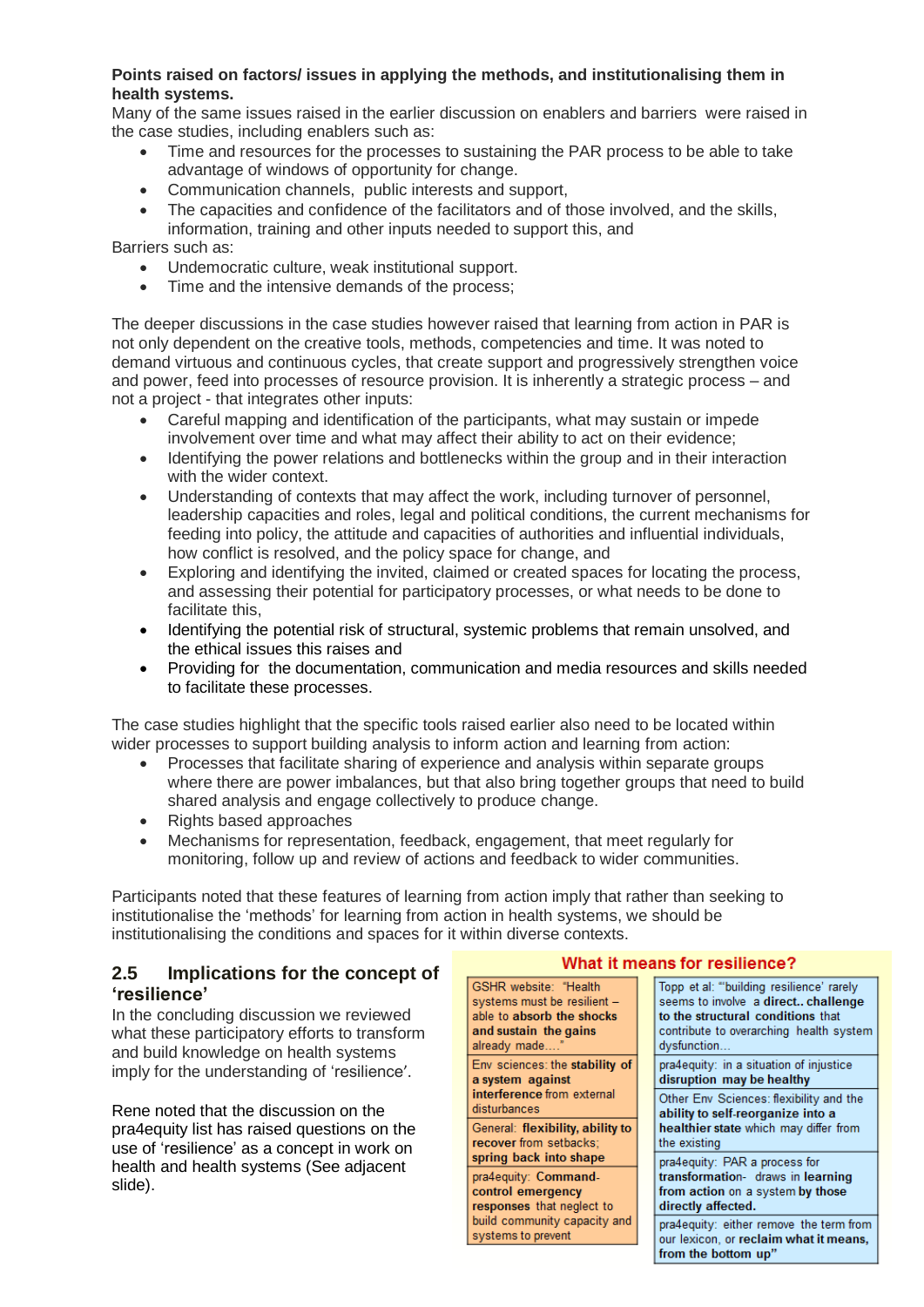One participant commented that resilience was one of the features of systems, rather than a unidimensional attribute. The pra4equity discussion noted that some use it to talk about the ability to self-organise into a healthier state. However it was also noted and that many responses to emergencies that seek to restore stability do not build capacity of local communities to control or transform conditions.

The discussion observed that with different 'meanings' being ascribed, as raised in the discussion on the pra4equity list, we need to question and understand explicitly how the term is being used, and why it is given focus over other attributes of systems. Participants questioned why 'absorbing shocks' and 'stability' were being given significant focus when unjust and structural inequalities lead to shocks and undermine health. In this context disruption not stability may be necessary, particularly given that PAR seeks to confront inequity and build capacities to transform.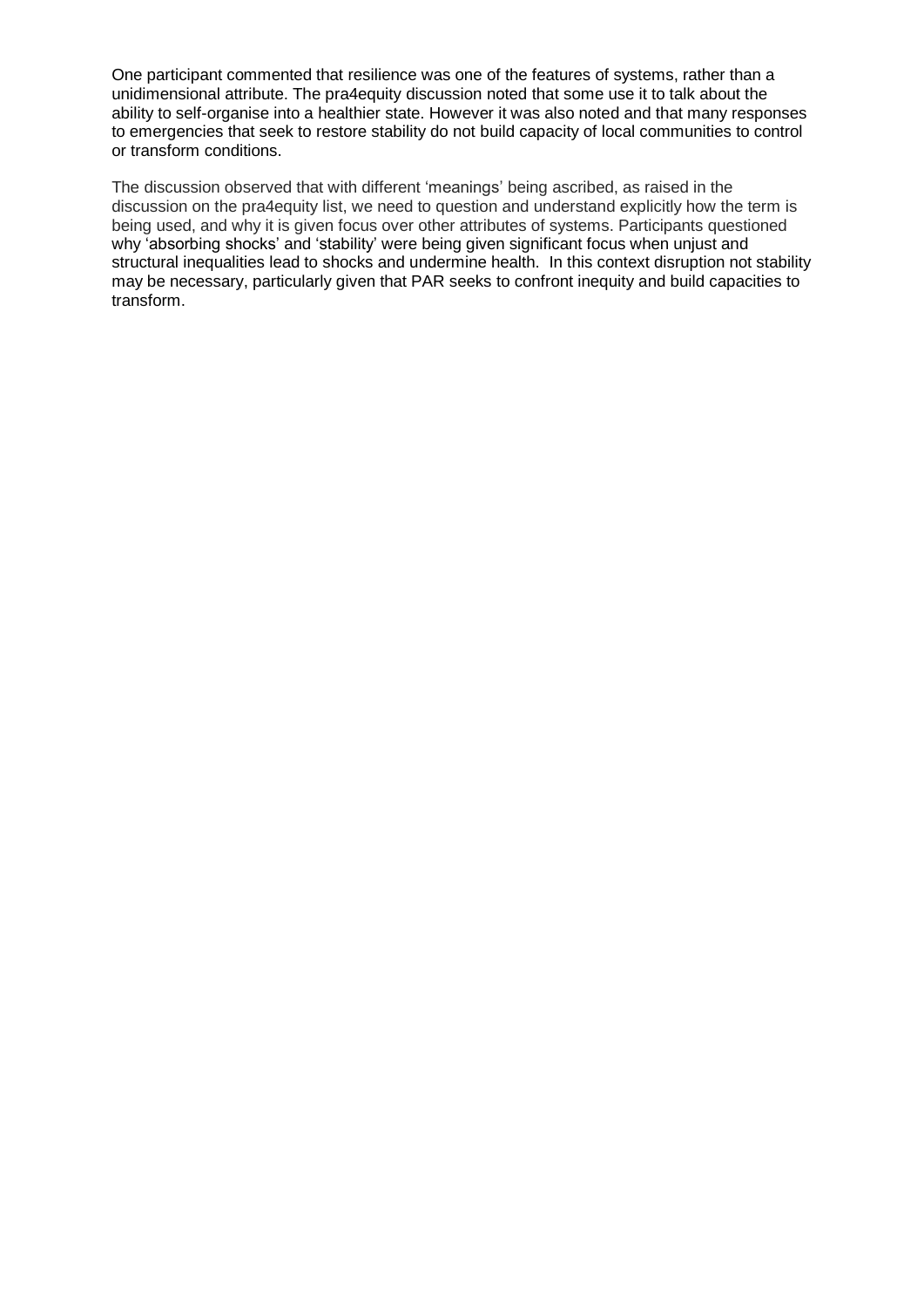# Appendix 1. Delegate list

| Name                         | Institution                                                           |
|------------------------------|-----------------------------------------------------------------------|
| Rene Loewenson               | Training and Research Support Centre / EQUINET                        |
| <b>Walter Flores</b>         | Center for the Study of Equity and Governance in Health Systems       |
| Lara Ho                      | Senior Technical Advisor for Health Research, International Rescue    |
|                              | Committee                                                             |
| Kelvin Koffa Kun             | International Rescue Committee, New KruTown                           |
| Ana Amaya                    | <b>UNU CRIS Belgium</b>                                               |
| Leslie London                | University of Cape Town, School of Public Health and Family Medicine, |
| Zakaria Belrhili             | National School of Public Health                                      |
| Douglas Glandon              | Johns Hopkins Bloomberg School of Public Health                       |
| Grang Tharh Lory             | Nat'p Elon Univ Vietnam                                               |
| Kaittin Atkinson             | UBC Digital emergency medicine                                        |
| Grace Bongololo-Mbera        | <b>REACH Trust, Malawi</b>                                            |
| Kingsley Rex Chikaphupha     | <b>Reach Trust</b>                                                    |
| Guillaume Labrecque          | Technical Advisor, Governance   International Rescue Committee        |
| Chiara Bodini                | Centre for International Health, University of Bologna, Italy and PHM |
| Paul Bossyns                 | Belgian Technical Cooperation, Brussels                               |
| Martina Riccio               | Centre for International Health, University of Bologna, Italy and     |
|                              | People's Health Movement                                              |
| Sarah Simpson                | EquiACT                                                               |
| <b>Mauricio Torres Tovar</b> | Peoples Health Movement (PHM)                                         |
| Erick Kambale                | <b>PHM</b>                                                            |
| Prasana Saligram             | Public Health Foundation, India                                       |
| Soumya Alva                  | John Snow Inc (JSI)                                                   |
| Fran Baum                    | PHM/Flinders Uni Austria                                              |
| Kassim Kwalamasa             | <b>REACH Trust Malawi</b>                                             |
| Godelieve van Heteren        | Rotterdam                                                             |
| Karen Mathias                | EMA/ Umea Univ Sweden                                                 |
| Anuj Kapilashrami            | Univ of Edinburgh UK                                                  |
| Linda Gibson                 |                                                                       |
|                              | Nottingham Trent Univ UK                                              |
| Loubna Belaid                | Univ of Montreal, Canada                                              |
| Lorena Ruano                 | <b>CEGSS</b>                                                          |
| Fernando Jerez               | <b>CEGSS</b>                                                          |
| <b>Astrid Escrig</b>         | <b>VOFT</b>                                                           |
| Sumiyo Okawa                 | Uni of Tokyo Japan, Harvard Sc PH                                     |
| Jessica Spagnolo             | School of Public Health, McGill Univ, Canada                          |
| Gail Webber                  | Bruyere Research Institute, Ottawa Canada                             |
| Sian Fitzgerald              | Health Bridge, Canada                                                 |
| Maeve Conlin                 | Management Sciences for Health, USA                                   |
| Janice Lan                   | School of Public Health, Hong Kong                                    |
| Bosco Turyamureeba           | Makerere University School of Public Health. Uganda                   |
| <b>Bruno Meessen</b>         | ITM, Belgium                                                          |
| <b>Maarten Kok</b>           | Erasmus/Tutu, Netherlands                                             |
| Mulumba Moses                | CEHURD-Uganda                                                         |
| <b>Nicole Gailits</b>        | McMaster University, Canada                                           |
| Kaaren Mathias               | Emmanuel Hospital Association and UMEA, India                         |
| Dhananyay Kakde              | <b>OSF</b>                                                            |
| Lucy Ramirez                 | Mozambique                                                            |
| Lei Alfonso                  | EV4GH                                                                 |
| Stefanie Gregorius           | LSTM/UK                                                               |
| George Jobe                  | Malawi Health Equity Network                                          |
| Ramjith Babu                 | The Union                                                             |
| <b>Werner Soors</b>          | <b>ITM, Antwerp</b>                                                   |
| Nicolas Oitiz                | Universidad de Valle, Spain                                           |
| Damian Perez                 | Universidad Veracruzana                                               |
| Nestor Cabiera               | Universidad Veracruzana                                               |
| Gina Teddy                   | UCT, South Africa                                                     |
| Anais Tuepkr                 | VA USA /OHSU                                                          |
| Chad Swanson                 | Revolutionize Health                                                  |
| Chantal Inyabire             | <b>MRC-Rwanda</b>                                                     |
| Sergio Chicumbe              | INS-Mozambique                                                        |